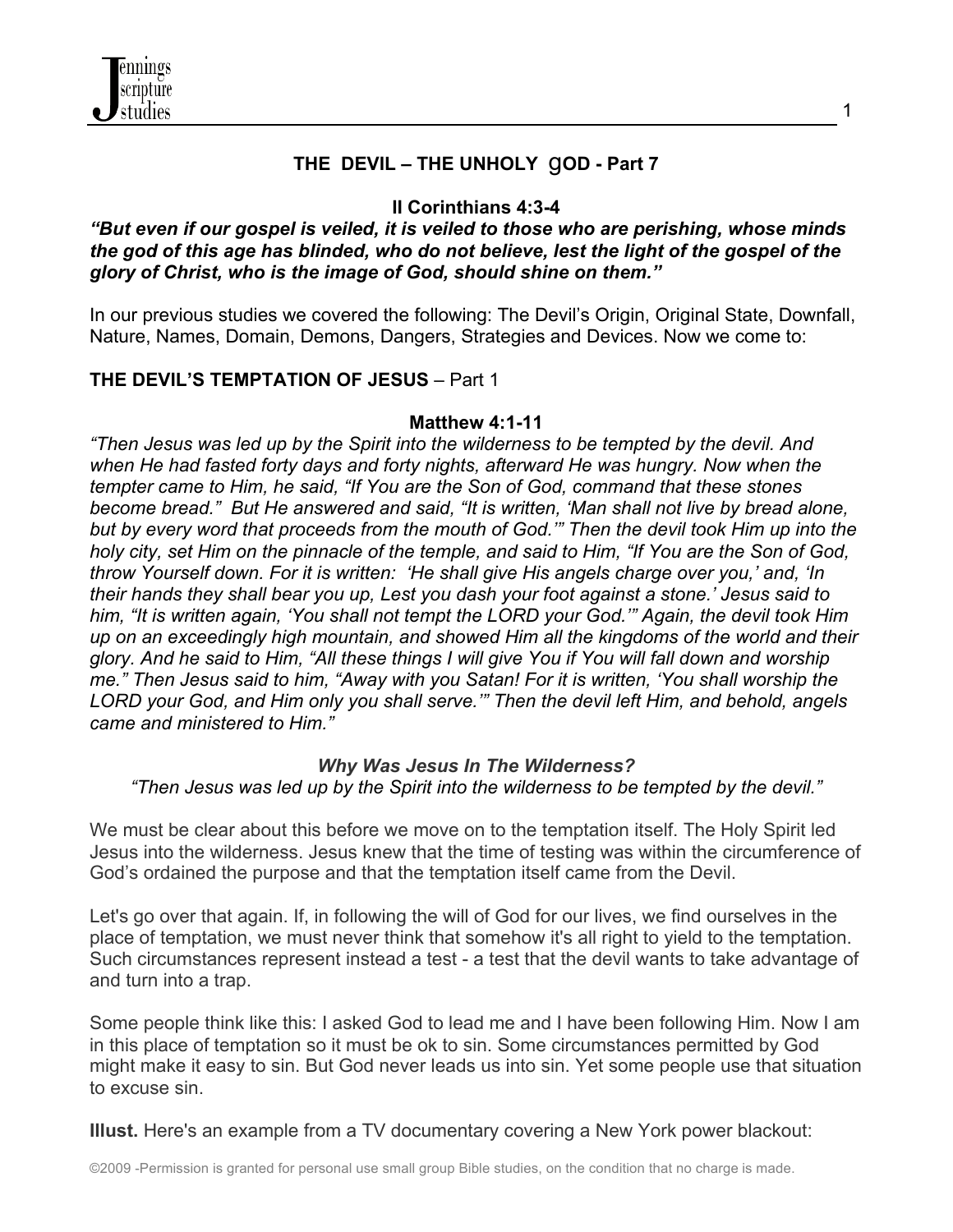A network reporter was shown interviewing a looter in a room cluttered with merchandise he had stolen while the lights were out. The question of the reporter to the thief was: "Doesn't it bother your conscience to have ripped off all this property?" The man's reply was, "I had such an incredible opportunity to get things I never would have been able to get that God must have been in it! I'm just sorry I didn't have a chance to get a color television."

We can never say that God made an opportunity for us to sin, therefore it must be all right to do so. No informed Christian ever has sinned unless he wanted to and willed to do so. To say that God creates the temptation scenarios so that I can sin without consequences is the result of gross ignorance of Who God is and of God's standards in His written Word.

### *Who tempts us?*

Notice carefully how Matthew's record begins: *"Then Jesus was led up by the Spirit into the wilderness to be tempted by the devil."* (v.1)

**James 1:13** informs us: *"Let no one say when he is tempted, "I am tempted by God"; for God cannot be tempted by evil, nor does He Himself tempt anyone."*

### *Why temptation?*

God allows temptation. The Holy Spirit led Jesus into a desolate area geographically, knowing that the devil would take advantage and tempt Him. God likewise allows us to be in situations where we too will be exposed to, as Romans 5:3-4 says, *"tribulations, knowing that tribulation produces perseverance; and perseverance, character; and character, hope."* (Romans 5:3-4)

So, temptations have their good outcomes as well as their bad outcomes, depending upon how we handle the temptation. Bottom line is that God permits us to be tempted for at least 3 reasons:

- in order to test us,
- to teach us and
- to temper of us, but never to trip us!

### *Is temptation sin?*

Temptation is not sin. It is yielding to it that is sin. Temptation is the arena that tests what Christians are made of. If the devil never tempts you, you will not develop a resistance to sin.

In discussing Jesus' temptation, let us consider The Tempter and the Tempter One.

## **THE TEMPTER**

*"Then Jesus was led up by the Spirit into the wilderness to be tempted by the devil. And*  when He had fasted forty days and forty nights, afterward He was hungry. Now when **the** *tempter came to Him……"*

**1 Thess. 3:5** – *"For this reason, when I could no longer endure it, I sent to know your faith, lest by some means the tempter had tempted you, and our labor might be in vain."*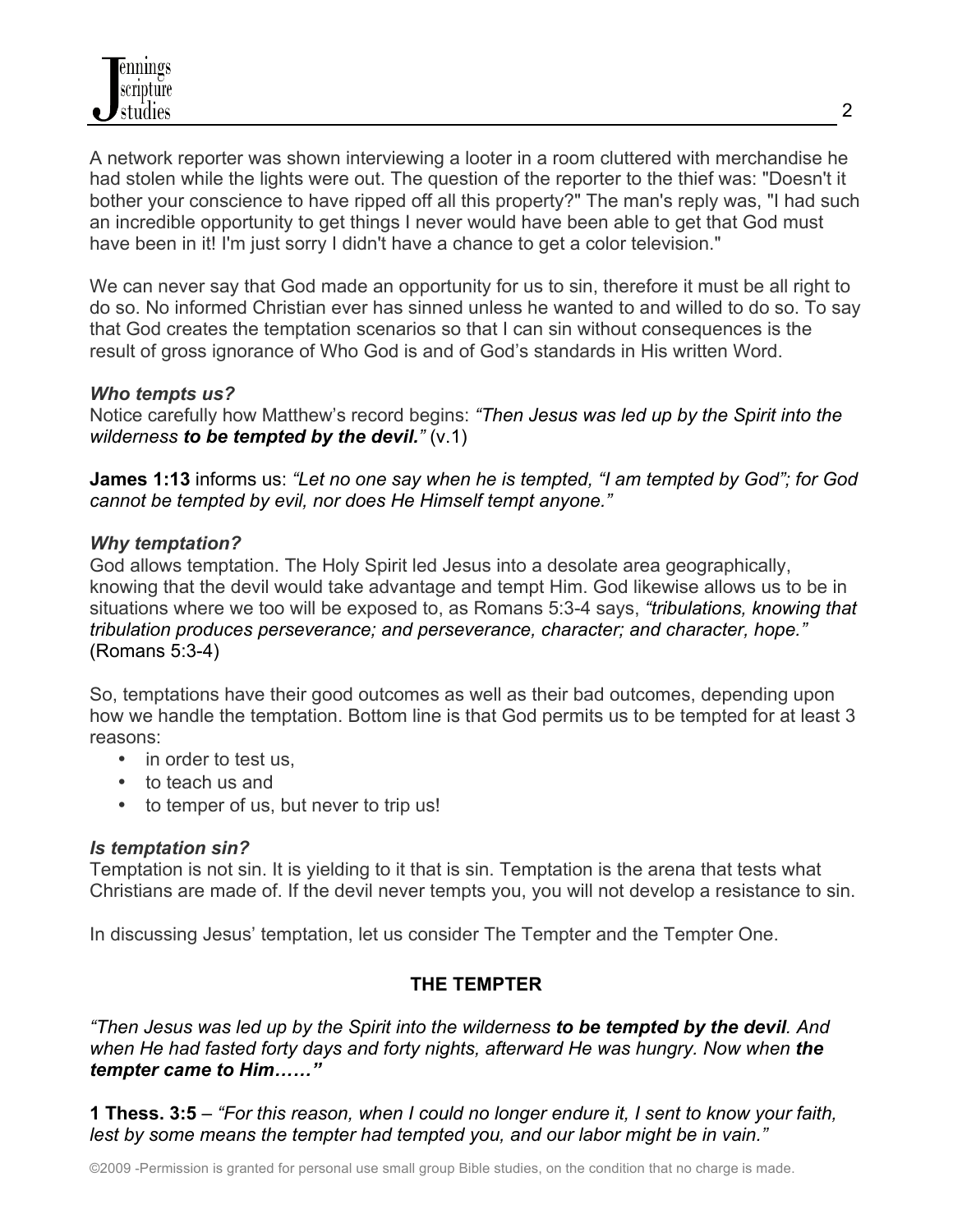The devil is the arch enemy of Jesus Christ and has fought Him ever since he was cast out of heaven. He will fight Him right down to the very end when the Lord will cast him into the Lake of Fire prepared for the devil and his angels.

When Jesus was born the Devil moved Herod to slaughter all the babies born in Bethlehem around that time, trying to kill Jesus. The devil, the evil one, deceiver, destroyer, tempter, the most wicked, sinister being in the universe approached the holy, innocent, harmless Son of God to try to entice Him, the sinless One, to sin.

The boldness and tactics of the Devil should warn us that, since he was not shy about attacking Jesus, he will certainly not be hesitant to attack those who profess Jesus Christ as their Savior from sin.

# **THE TEMPTED ONE**

Some very important doctrinal questions are centered around the account of Christ's temptation. Because of His uniqueness, some problems have developed in people's thinking relative to His temptation.

There are two questions regarding Jesus temptation that usually come up: *First*, was Jesus really tempted? *Second,* why was He tempted?

## **A. Was Jesus Really Tempted?**

Two main positions have been taken regarding the temptation of Jesus. Some believe that, even though Jesus was God, yet it was possible for Him to sin. Others believe that even though Jesus was tempted, it was impossible for Him to sin.

As we work our way through these two positions, consider what the Bible has to say about each:

- The Bible states that God cannot be tempted *"Let no one say when he is tempted, "I am tempted by God"; for God cannot be tempted by evil, nor does He Himself tempt anyone."* (James 1:13)
- Yet Jesus was tempted: *"He was in all points tempted like as we are, yet without sin."* (Hebrews 4:1 5)
- God cannot sin and Jesus was God. How is it then, that Jesus could experience temptation?
- Answer: Had Jesus been only God, there could have been no possibility for Him to be tempted for, as James writes, *"God cannot be tempted."* However, Jesus Christ is the God-man, and so there was such a possibility. The presence of His human nature made it possible for Him to be tempted, not as God, but as a man. (God is Spirit; a spirit does not need bread, etc.)

# **B. Why Was Jesus Tempted?**

#### *1. Jesus was tempted in order to prove that he could regain all that Adam lost.* The first Adam met Satan in a garden; the last Adam met Satan in the wilderness.

The first Adam lost the battle; the last Adam won the battle.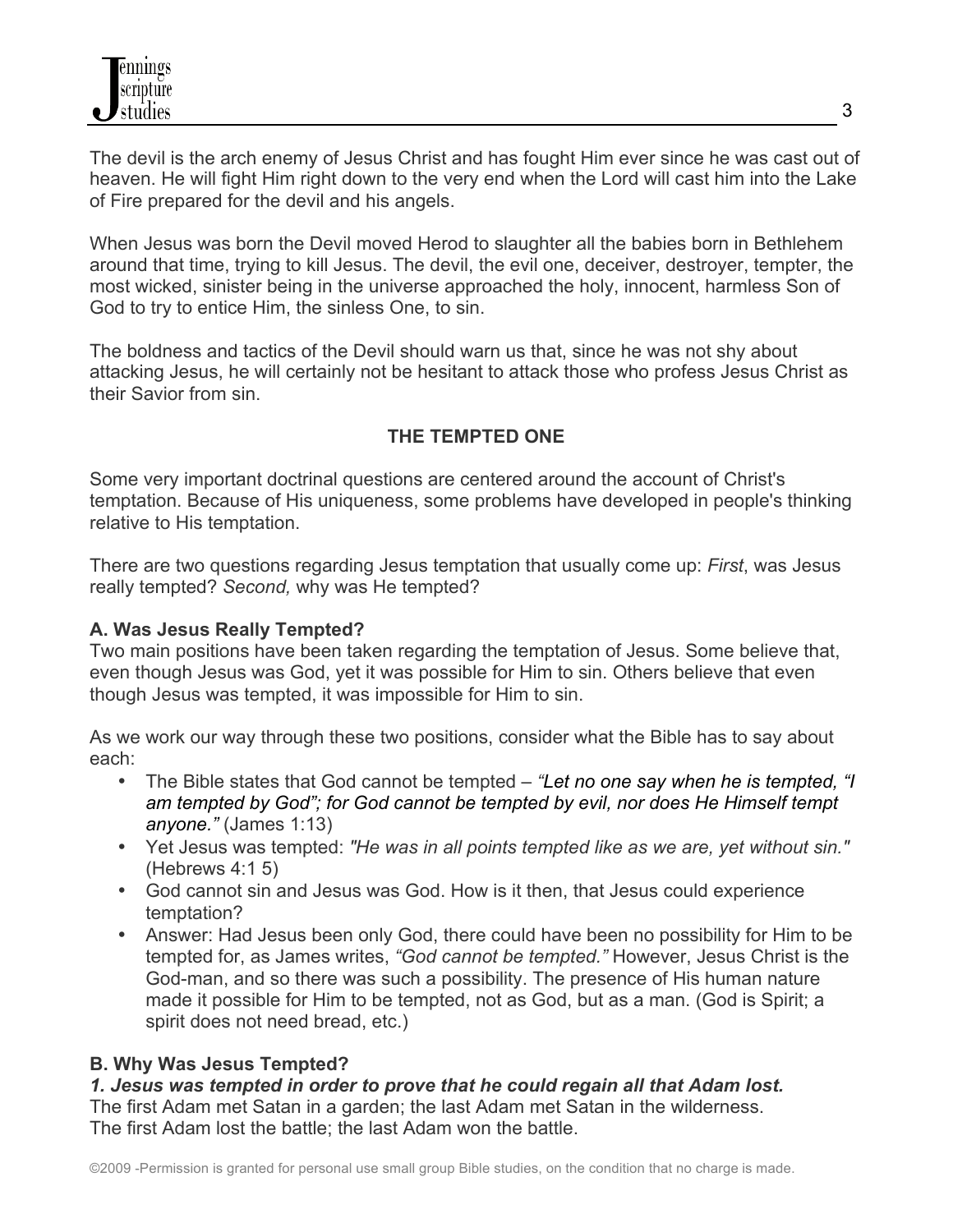The first Adam's failure in temptation brought devastation to the human race; The last Adam's success over temptation brought deliverance to the human race.

2. *Jesus was tempted so that everyone in heaven and earth and hell might know that He is the mighty conqueror over the Devil.* Here at the beginning of his ministry, He is put to the supreme test and wins and throughout His ministry he could say to Satan, "you are a defeated foe."

3. *Jesus was tempted so that He might be our sympathetic High Priest.* Hebrews 2:18 states: *"For in that He Himself has suffered, being tempted, He is able to aid those who are tempted."*

Furthermore, Hebrews 4:15-16 encourages us with these words: *"For we do not have a High Priest who cannot sympathize with our weaknesses, but was in all points tempted as we are, yet without sin. Let us therefore come boldly to the throne of grace, that we may obtain mercy and find grace to help in time of need."*

4. *Jesus was tempted so that He could show us how to gain the victory over temptation.* It is as though Jesus were saying, "Hereafter, let no one say, "The devil made me do it." Or, "I couldn't help myself." Or, "I can't get the victory over sin." We do not have to sin! Temptation is not sin - we do not have to yield to temptation just because we can!

Romans Chapter 13 contains a verse, which if obeyed, will always deliver us from temptation. The verse says, *"Make no provision for the flesh to fulfill the lusts…."* (v.14)

**Illustration:** A mother told her son Bob, repeatedly, not to go swimming in a nearby pond. One day Bob was going out the door with a ball glove in one hand and his swimming trunks in the other. His Mom stopped him and asked, "Where are you going?" Bob replied, "To the ball field to play ball." Mom said, "Then why are you taking your swimming trunks?" Bob answered, "Well, I have to go right past the swimming hole to get to the ball field and I might fall into the water."

**Romans 13:14** *"…. put on the Lord Jesus Christ, and make no provision for the flesh, to fulfill its lusts."*

Instead of entertaining thoughts of yielding to temptation when we find ourselves in a tempting situation, we should all be like the fellow who said, "When I find myself walking near my neighbors watermelon patch, I can't keep my mouth from watering, but I sure can run!"

By the way, when you do flee from temptation, make sure that you do not leave a forwarding address!

5. *Jesus was tempted and did not sin to prove that He is qualified to be the sinless*  **sacrifice for sin.** If Satan can cause Jesus to yield to one temptation, the path to the cross for the Lamb of God would be forever barricaded. Here in the temptation, Satan is attempting to disqualify the Son of God. What a test this is! And, He passed the test!